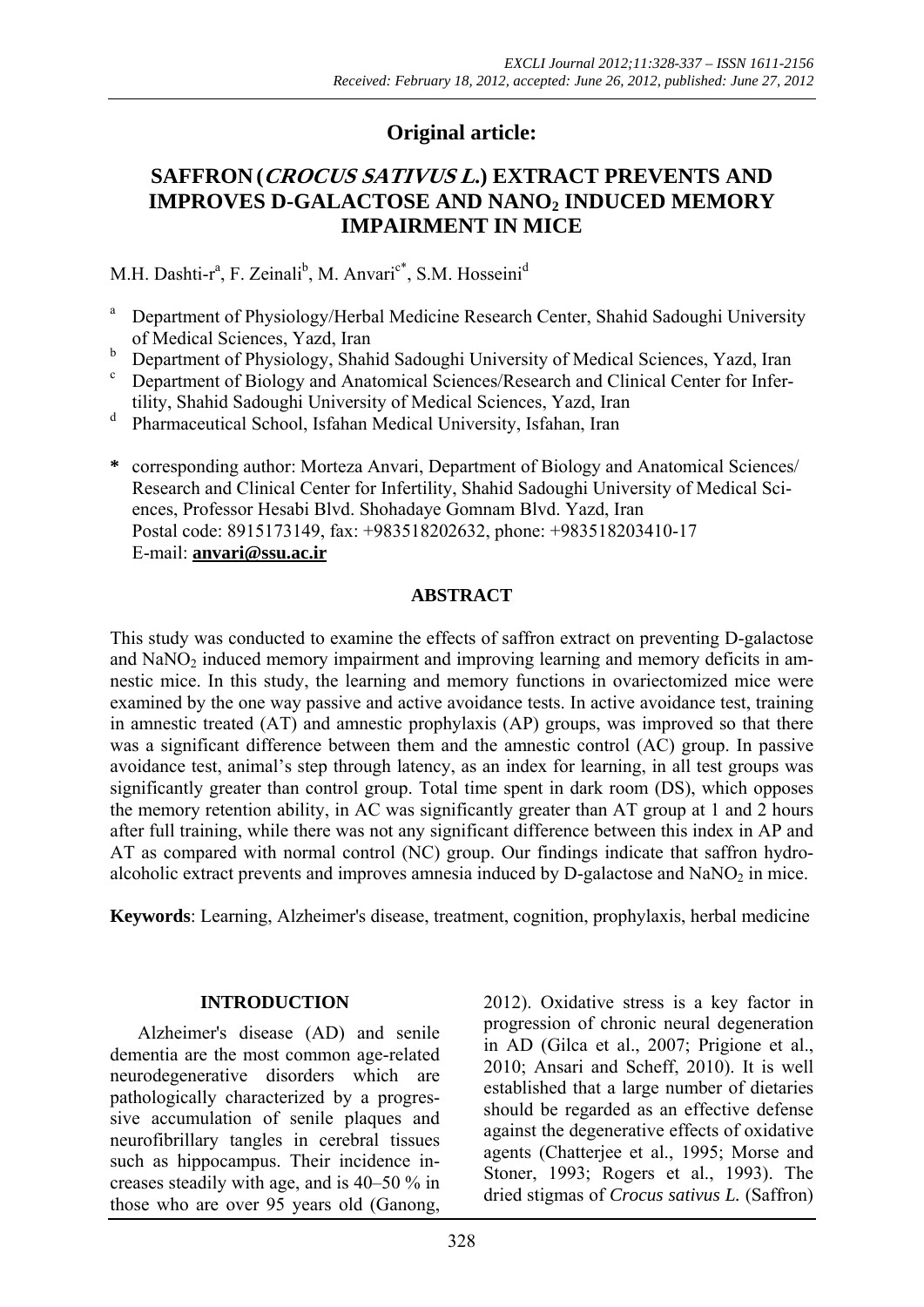which is a valuable spice, commonly used for flavouring and coloring food stuffs, has been prescribed for various ailments in traditional medicine (Abdullaev and Espinosa-Aguirre, 2004; Srivastava et al., 2010). It has been demonstrated that crude saffron stigma extract is a potent protective agent against genotoxicity and has antitumoural effects (Abdullaev and Espinosa-Aguirre, 2004; Srivastava et al., 2010; Abdullaev, 2002; Premkumar et al., 2003). The antioxidative effect of saffron is considered to be a major cause of its anticonvulsant, antidepressant and antiinflammatory properties (Hosseinzadeh and Khosravan, 2002; Hosseinzadeh and Younesi, 2002; Karimi et al., 2001). Behavioral and electrophysiological studies have shown that saffron extract improves cognitive disorders induced by ethanol consumption and enhance the intact spatial memory and scopolamine-induced learning impairment in rats performing the Morris water maze task (Abe and Saito, 2000; Sugiura, et al., 1995c; Hosseinzadeh and Ziaei, 2006). Major well known saffron constituents considered to have pharmacological activities are safranal (a volatile agent), picrocrocin (a bitter taste compound) and crocetin and its glycoside metabolite "crocin" (dye materials) (Hosseinzadeh and Noraei, 2009). Of these components crocetin and its metabolites are the most potent protective agents due to their antioxidative effects (Bouvier et al., 2003). Due to the presence of protective ingredients in saffron extract, we conducted to evaluate the prophylactic and therapeutic effects of saffron crude hydro alcoholic extract on Alzheimer's disease in animal model.

## **MATERIALS AND METHODS**

## *Surgical procedure and amnesia induction*

This study was run according to the Shahid Sadoughi Medical University Animal Ethic Committee guide for animal care which is in accordance with the internationally accepted principles for laboratory animal use and care mentioned by the European Community guidelines. 12 weeks old Balb/c mice weighting 25-30 gs were anesthetized by intraperitoneal (i.p.) injection of 45 mg/kg Thiopental sodium (Rotexmedica, trittau, Germany, Batch no. S 10318) and surgically undergone a bilateral ovariectomy. After 1 week full recovery, 40 ovariectomized mice were divided randomly and equally into 4 groups (normal control/NC, amnestic treated/AC, amnestic prophylaxis/AP and amnestic treated/AT) for each test. Amnesia was induced by intraperitoneal injection of 120 mg/kg D-galactose (Sinopharm Chemical Reagent Co. China) and 90 mg/kg  $NaNO<sub>2</sub>$  (Merck, Germany) for 60 consecutive days (Hua et al., 2007; Zhang et al., 2006).

# *Treatments*

Animals allocated for AP survey received 30 mg/kg/day saffron extract (i.p.) along with the amnesia induction protocol. AT group received the same amount of saffron extract for (i.p.) 15 consecutive days after amnesia induction. Animals in NC and AC groups received equivalent volume (10 ml/kg, i.p.) of distilled water.

## *Extraction*

To yield the hydro alcoholic extract, 12 g grounded saffron (kindly supplied by Novin Saffron co, Mashhad, Iran) were mixed with 180 ml 80 % ethanol in a percolator and the extraction followed after 48 h, then the extract was dried using a rotary evaporator device (Samsam-Shariat, 2002).

## *Apparatus*

The learning and memory functions in mice were examined by the "one way active & passive avoidance learning and memory" tests in a Shuttle box apparatus (Galindo et al., 2008; Pitsikas and Sakellaridis, 2006). The apparatus is a rectangular box with two distinct compartments measuring 22 x 21 x 22 cm and separated by a sliding door. The walls and lid of safe compartment was made of white-colored acrylic plates while the shock compartment with the dark ones. Two stainless steel plates (22\*20 cm) were obliquely embedded in the side walls of each compartment, apart from each other by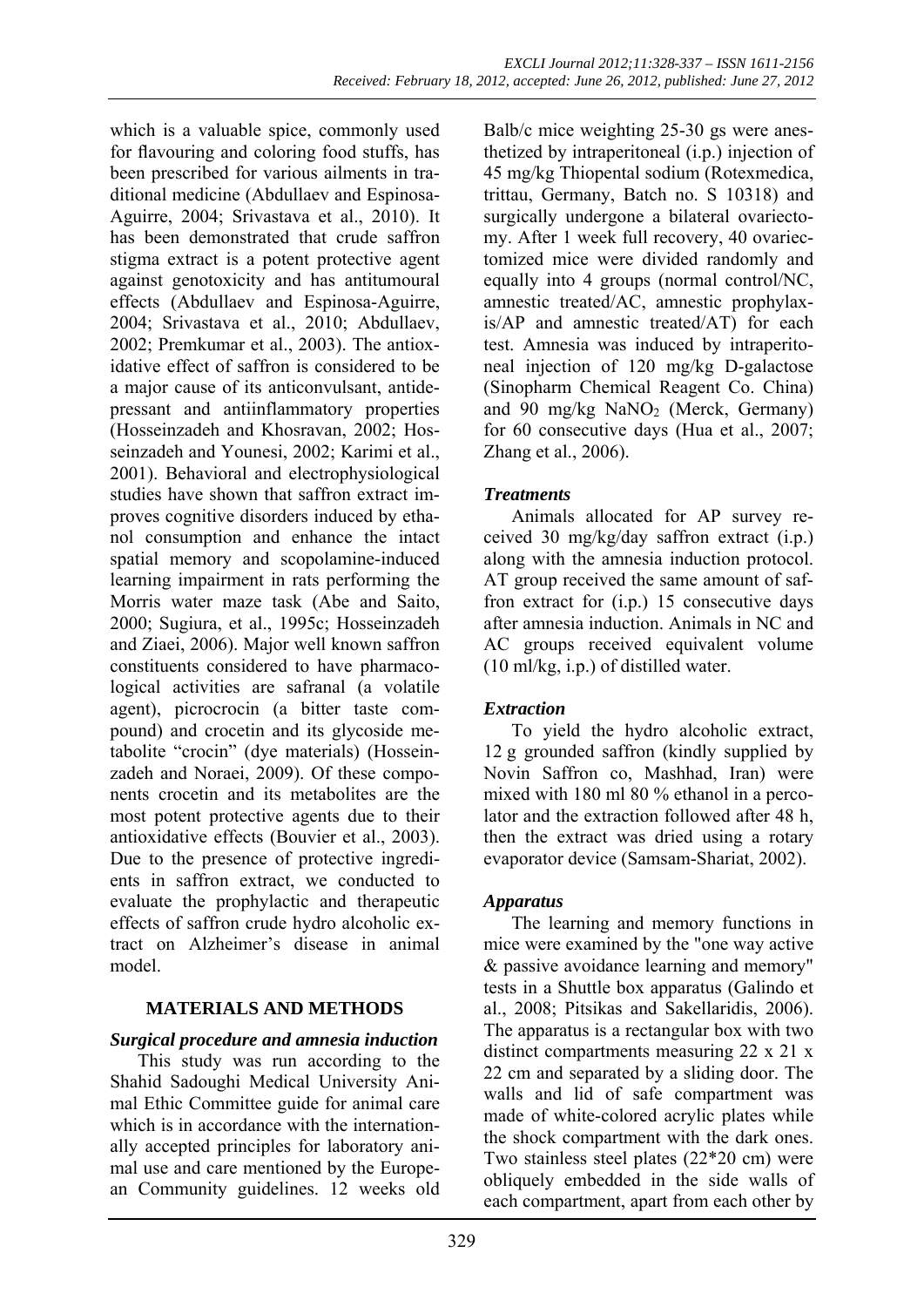20 cm at the top and 1 cm at the bottom. A 10-W red light bulb and a buzzer (70 dB, 760 Hz) were located in the top of front wall of the safe room. The stainless steel plates in the dark compartment were connected to a square-pulse stimulator (Grass model no.S-48) in series with a constant current unit (Grass model no. CCU-1A) by which a reproducible, aversive electric foot shock of 1 mA and 1 second duration could be delivered when the mice are in contact with both plates.

# *Experimental procedures*

**Active avoidance test:** One-way active avoidance test was performed basically as described by Galindo et al. (2008). In training or learning session, each animal was placed in the dark room with its head towards the wall opposite to the sliding door and the lid was closed. Immediately the door between the compartments was opened and two initial conditioned stimuli (CS) sound and light flash were applied simultaneously. If the animal crossed to the white room during 10 s, a "shock free" trial was scored (avoidance). If the animal failed to cross to the white room within 10 s, an electric foot shock ( 0.4 mA), as an unconditioned stimulus (US), was continually applied until leaving the dark room and a "shock" trial was assigned (escape). Following the entrance of animal into the safe room, the sliding door was closed and after 30 s rest in this room the next trial was started. Maximum duration for electric shock delivery was 10 s, so if the animal avoids leaving the shock compartment during this period, stimulation was stopped and the animal was manually conducted to the white room to follow a new trial. In this experiment 90 trials per animal were performed in 3 successive days (3 sessions and 10 trials in each session per day) and the mean number of "shock free" trials was considered as an index for learning. In  $4<sup>th</sup>$ day, all animals were trained to acquire at least 70 % of full learning (i.e. for each 10 trials at list in 7 trials the animal would leave the dark side without receiving any foot shock). From this point, evaluation of memory retention followed for 3 successive days, by the same procedure used in the training session without any foot shock, after 1 and 3 weeks. In these sessions also the mean number of "avoidance" trials was considered as the index of memory consolidation.

**Passive avoidance test:** One-way passive avoidance test was essentially carried out according to Saxena et al. (2008). The test was initiated by acclimatization to the shuttle box by placing each animal to the light room with its head toward the wall opposite to the interconnected door. When the animal turned toward the dark room the door was opened in coincidence with sound and light flash display. Upon complete entrance to the dark room, the door was closed and after 30 s the animal was returned to its home cage. Adaptation trial was repeated 3 times with 30 minutes inter trial interval. 30 minutes after the last adaptation trial, the training trial was run as the same as previous except that a mild foot shock (0.5 mA; for 10 s) was delivered immediately after the animal arrived to the dark room with closed door. After applying the aversive stimulus the door was opened in order the harassed animal could escape the electrified compartment and brought to its home cage. Two minutes after the training trial learning test was carried out by introducing each animal to light room and the initial time spend to completely enter the dark room (step through latency/STL) within 2 min was recorded. Following this session, another training session was repeated while the animals remained in the apparatus and received a foot-shock upon re-entrance to the dark room. Full training trial was terminated when the mouse achieved full acquisition (i.e. when the mouse stayed in the light room for 2 consecutive minutes). The retention assay was performed 1 h, 2 h, 24 h, 1 week and 1 month after the full training session similar to the learning session. In these sessions, the initial time spend by each animal to completely enter the dark room (Retention Time/RT), number of relocating (RLN) and total time spent in dark (DS) and light (LS) rooms within 5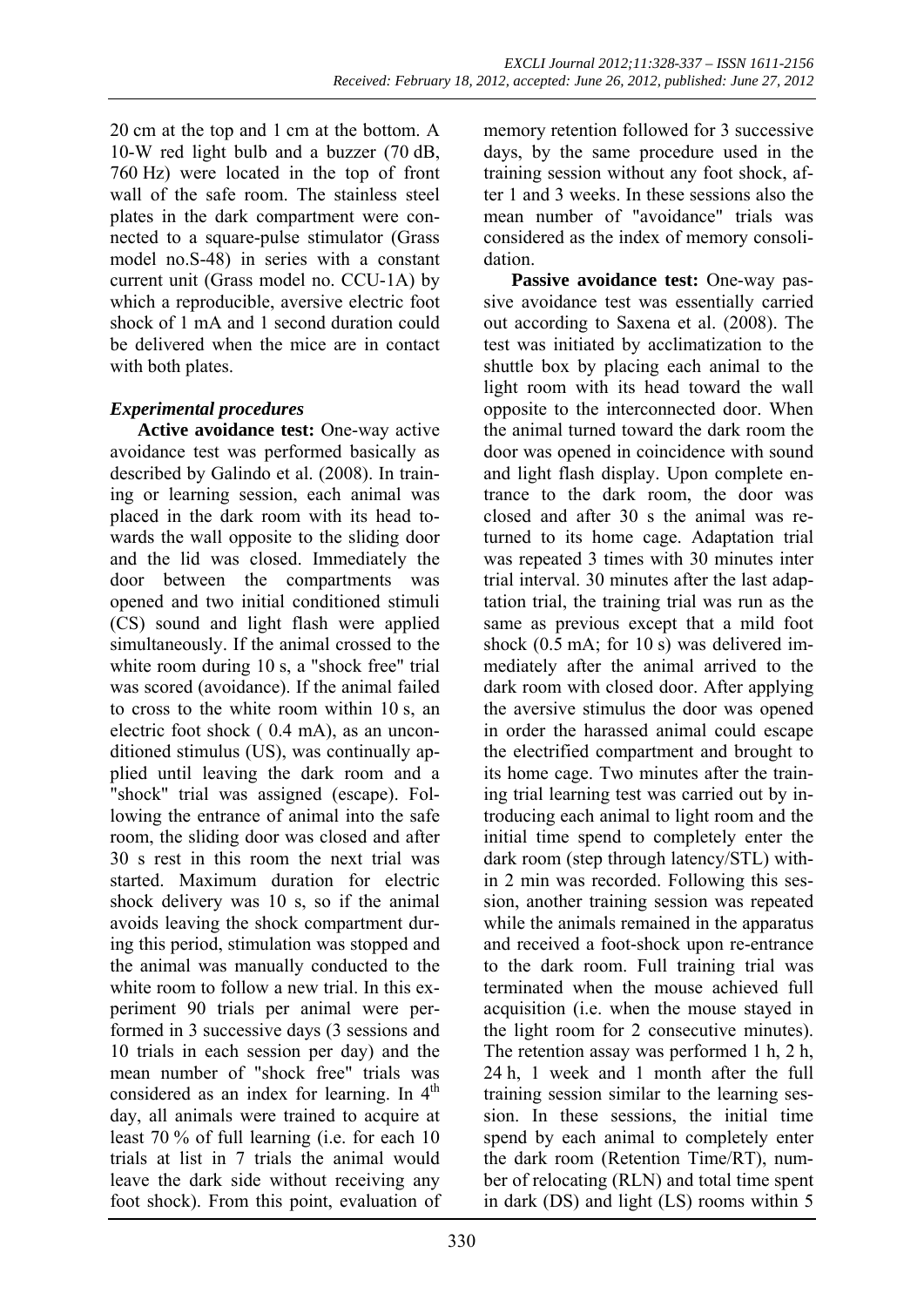min were recorded. All behavioral tests were performed by blinded experimenters about the animal treatments.

### *Statistical analysis*

In this study shock free/avoidance responses in active avoidance test were expressed as mean  $\pm$  standard error of mean. These data were analyzed by two way analysis of variance (2 way ANOVA) followed by Bonferroni post test, repeated measures analysis of variance (ANOVA) followed by Tukey's multiple comparisons tests and Kruskal-Wallis followed by Dunn's multiple comparison test. In passive avoidance test, all data are presented as mean  $\pm$  SEM and were statistically analyzed by Kruskal-Wallis followed by Dunn's multiple comparison test. All statistical tests were twotailed and  $P < 0.05$  was considered as the statistically significant level.

#### **RESULTS**

#### *Active avoidance test*

In active avoidance test, the avoidance index in all groups was progressively increased during 3 successive days of training session, except for the AC group which exhibited a decrease in avoidance response during this session (Table 1). Globally in training session, the avoidance response in AC group significantly diminished as compared to the NC group  $(1.933 \pm 0.542 \text{ vs.})$  $13.93 \pm 1.887$ ,  $p \le 0.001$ , Figure 1), while in AT and AP groups, training was improved so that there was a significant difference between them and the AC group  $(17.47 \pm 1.693 \text{ and } 8.333 \pm 1.485 \text{ vs. } 1.933)$  $\pm$  0.542, p  $\leq$  0.001 and p  $\leq$  0.05 respective-



ly, Figure 1). Although the training avoidance response in AT and AP groups was the same as the NC group, mean avoidance in AP group was significantly lower than the AT group  $(8.333 \pm 1.485 \text{ vs. } 17.47 \pm 1.693)$ ,  $p \le 0.01$ , Figure 1). There was no difference in avoidance responses between AT, AP and NC groups as compared to each other, 1 and 3 weeks after the training session, but the memory retention in AC groups was significantly less than other groups ( $p \leq$ 0.05, Figures 2 and 3).

**Table 1:** The avoidance index (Mean ± SEM) in different groups during 3 successive days of active avoidance training session (n=10)

| <b>Training</b><br>days<br><b>Groups</b> | $1st$ day      | $2nd$ day                      | $3rd$ day             |
|------------------------------------------|----------------|--------------------------------|-----------------------|
| <b>Normal</b>                            | $6.2 \pm 2.0$  | 16.8 <sup>*,a</sup> ±          | $18.8^{\text{*},a,b}$ |
| control                                  |                | 2.7                            | ± 1.7                 |
| <b>Amnestic</b><br>control               | $4.4 \pm 1.3$  | $0.8^{\dagger} \pm 0.2$        | $0.6*$ ±<br>0.4       |
| <b>Amnestic</b>                          | $10.8^{a,b}$ ± | 19.2 $^*$ <sup>a,b</sup> $\pm$ | $22.4^{\text{*},a,b}$ |
| treated                                  | 1.9            | 2.3                            | ± 1.6                 |
| <b>Amnestic</b>                          | $2.6 \pm 0.9$  | $11.2^{\dot{a}} +$             | 11.2 <sup>*,a</sup> ± |
| prophylaxis                              |                | 2.1                            | 2.3                   |

\*Indicates the significant difference in avoidance trials as compared to the 1st day of training session for each group, using repeated measures analysis of variance (ANOVA) followed by Tukey's multiple comparisons tests.  $a$  and  $b$  indicate the significant differences in avoidance trials as compared to the AC and AP groups respectively, using two way analysis of variance (2 way ANOVA) followed by Bonferroni post test.

> **Figure 1**: Avoidance responses of different groups in active avoidance training session  $(n=10)$ .  $^{a}$  and  $^{b}$  indicate the significant differences in avoidance trials as compared to the AC and AP groups respectively, using repeated measures analysis of variance (ANOVA) followed by Tukey's multiple comparisons tests.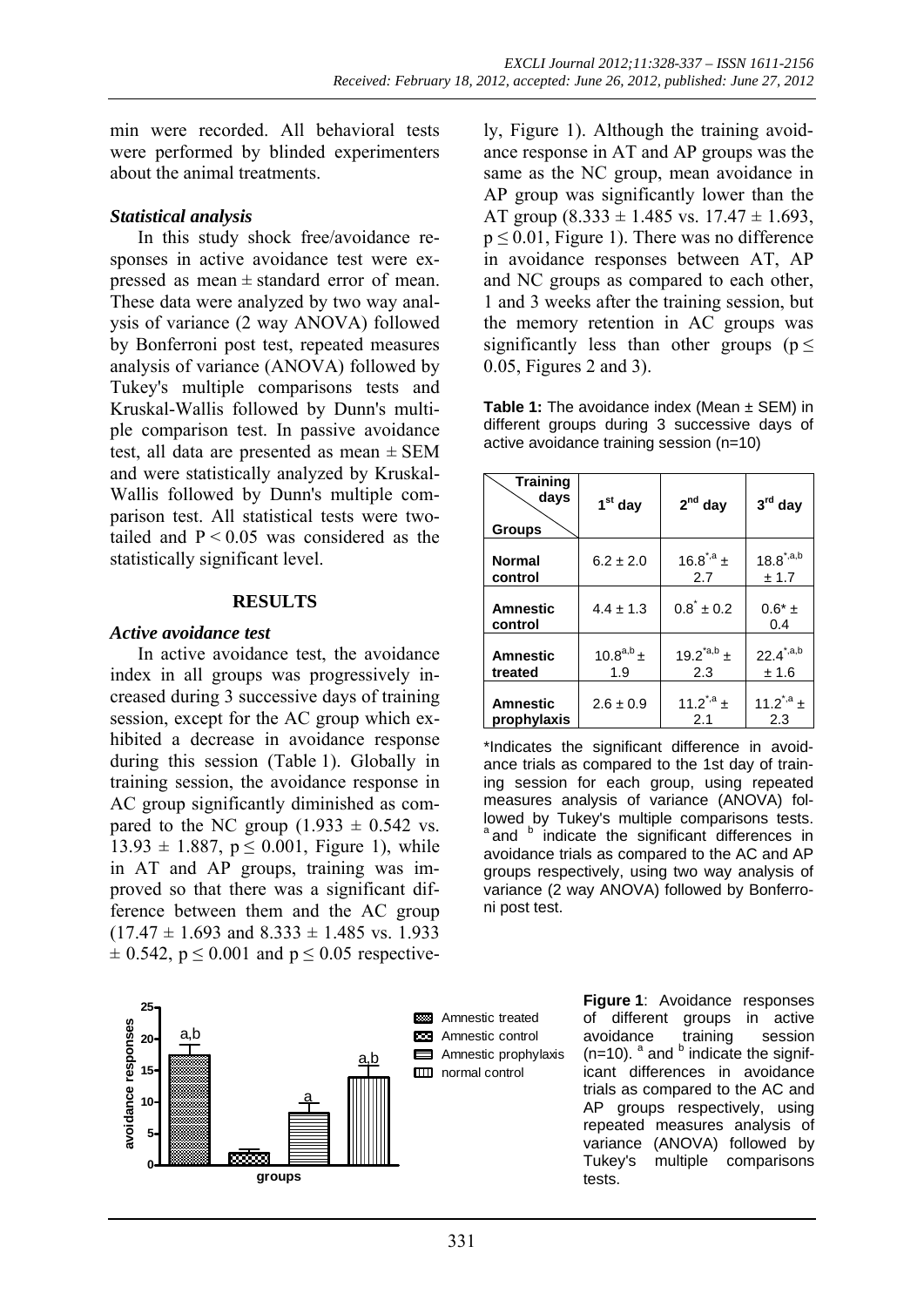

**Figure 2:** A comparison between the active avoidance responses in different groups during 3 successive days of short term memory session (n=10).  $a$  and  $b$ indicate the significant difference by p < 0.01 and p < 0.001 respectively, as compared with the AC group according to Kruskal-Wallis and Dunn's multiple comparison tests.

**Figure 3:** A comparison between the active avoidance responses in different groups during 3 successive days of long term memory session (n=10).  $^{\tilde{a}, b}$  and  $^c$ are indicative of significant difference by  $p < 0.05$ ,  $p < 0.01$  and p < 0.001 respectively, as compared with the AC group according to Kruskal-Wallis and Dunn's multiple comparison tests.

### *Passive avoidance test*

In passive avoidance test, animal's STL, as an index for learning, in NC, AC, AP and AT groups were  $118.2 \pm 1.8$ ,  $57.9 \pm 1.8$ 5.9,  $109 \pm 11$  and  $109.3 \pm 10.7$  respectively. STL in all test groups was significantly greater than control group ( $p < 0.05$ , Figure 4).

The retention time (RT) as the major index for memory consolidation at 1 h, 2 h, 24 h, 1 week and 1 month after full training session for different groups is shown in table 2. There wasn't any significant difference in memory retention among different groups 1 week after training, but RT in AT and NC groups was significantly greater than AC group  $(300 \pm 0.0 \text{ vs. } 86.8 \pm 53.44,$  $p < 0.05$ ). 1 h fallowing full training session, RT in AC was significantly less than other 3 groups (Table 2,  $p < 0.05$ ). Total time spent in dark room (DS), which opposes the memory retention ability, in AC was significantly greater than AT group at 1 and 2 hours after full training  $(p < 0.05)$ , while there was not any significant difference between this index in AP and AT as compared with NC group (Table 3,  $p < 0.05$ ). Another index which evaluated in passive avoidance test was the number of relocating between light and dark rooms, which in AC was significantly greater than the AT and NC groups 1 h after the full training session (Table 4,  $p < 0.05$ ).



**BBB** Amnestic prophylaxis **EXE** Amnestic treated  $\blacksquare$ Amnestic control **III** Normal control

**Figure 4:** Step through latency (STL) in different groups during passive avoidance learning session (n=10). \* indicates the significant difference (p < 0.05) as compared with the AC group according to Kruskal-Wallis and Dunn's multiple comparison tests.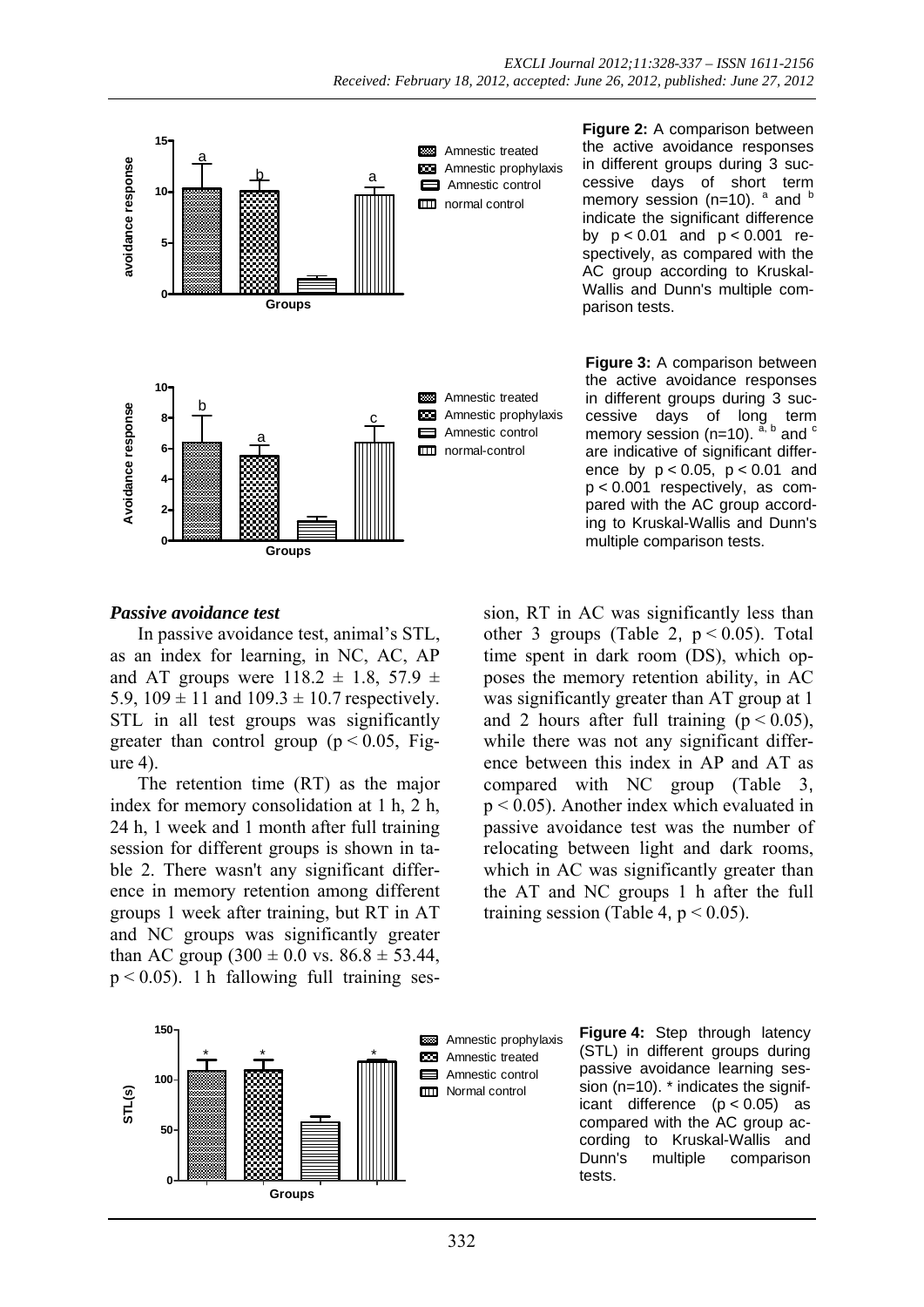| <b>Groups</b>        | amnestic prophylaxis | amnestic treated   | amnestic control | <b>Normal control</b> |
|----------------------|----------------------|--------------------|------------------|-----------------------|
| <b>Sessions</b>      |                      |                    |                  |                       |
| RT 1 <sup>st</sup> h | $271.6^a \pm 28.4$   | $283.2^a \pm 16.8$ | $11.4 \pm 0.93$  | $281.2^a \pm 18.3$    |
| RT 2 <sup>nd</sup> h | $228.2 + 44.3$       | $300^a \pm 0.0$    | $86.8 \pm 53.4$  | $300^a \pm 0.0$       |
| RT $24^{th}$ h       | $219.4 + 56.9$       | $203.4 + 50.5$     | $221.4 + 55.2$   | $234.6 \pm 29.9$      |
| RT 1 week            | $79.8 + 55.7$        | $148.6 \pm 62.8$   | $128.6 \pm 70.0$ | $164 + 16.6$          |
| RT 1 month           | $89.4 + 54.5$        | $180.4 \pm 30.3$   | $240.6 \pm 59.4$ | $130.4 \pm 69.5$      |

Table 2: A comparison between the retention time<sup>\*</sup> (RT) in different groups 1 h, 2 h, 24 h, 1 week and 1 month after full training session of passive avoidance test (n=10)

Data are presented as means  $\pm$  SEM.

 $^{\circ}$  Indicates the significant difference (p<0.05) as compared with the AC group according to Kruskal-Wallis and Dunn's multiple comparison tests

Table 3: A comparison between the time spent in dark room<sup>\*</sup> (DS), in different groups 1 h, 2 h, 24 h, 1 week and 1 month after full training session of passive avoidance test (n=10)

| <b>Groups</b>        | amnestic prophylaxis | amnestic treated      | amnestic control | <b>Normal control</b> |
|----------------------|----------------------|-----------------------|------------------|-----------------------|
| <b>Sessions</b>      |                      |                       |                  |                       |
| DS 1 <sup>st</sup> h | $22 + 22$            | $4.8^{\circ} \pm 4.8$ | $94.8 \pm 1.16$  | $0.8 \pm 0.5$         |
| DS 2 <sup>nd</sup> h | $12.8 \pm 8.1$       | $0^a \pm 0.0$         | $106.4 \pm 41.9$ | $0^a \pm 0$           |
| DS $24^{th}$ h       | $2.6 + 2.1$          | $13.8 \pm 7.1$        | $33.6 \pm 26.9$  | $29.4 + 21.4$         |
| DS 1 week            | $43.6 \pm 28.9$      | $43.6 \pm 19.0$       | $15.8 + 8.2$     | $44.8 + 17.2$         |
| DS 1 month           | $55 \pm 30.2$        | $43.8 \pm 13.5$       | $28.2 + 28.2$    | $52.2 \pm 33.1$       |

Data are presented as means  $\pm$  SEM.

a Indicates the significant difference (p<0.05) as compared with the AC group according to Kruskal-Wallis and Dunn's multiple comparison tests

Table 4: A comparison between the number of relocating<sup>\*</sup> (RLN), between light and dark rooms, in different groups 1 h, 2 h, 24 h, 1 week and 1 month after full training session of passive avoidance test  $(n=10)$ 

| <b>Groups</b>         | amnestic prophylaxis | amnestic treated | amnestic control | <b>Normal control</b> |
|-----------------------|----------------------|------------------|------------------|-----------------------|
| <b>Sessions</b>       |                      |                  |                  |                       |
| RLN 1 <sup>st</sup> h | $1^a$ + 1            | $12^a + 12$      | $6 \pm 0$        | $0.8^{\circ} \pm 0.5$ |
| $RLN$ $2nd$ h         | $0.8 \pm 0.5$        | $1.8 \pm 0.9$    | $4 \pm 2.4$      | $3.8 \pm 2.0$         |
| RLN $24^{th}$ h       | $0.8 \pm 0.5$        | $1.8 \pm 0.9$    | 42.429           | $3.8 \pm 2.0$         |
| RLN 1 week            | $7.2 \pm 3.3$        | $6.2 \pm 2.8$    | $5 \pm 3.2$      | $10 \pm 2.2$          |
| RLN 1 month           | $11.6 \pm 5.2$       | $3.8 \pm 1.4$    | $6.4 \pm 6.4$    | $10 \pm 4.9$          |

Data are presented as means  $\pm$  SEM.

 $^{\circ}$  Indicates the significant difference (p<0.05) as compared with the AC group according to Kruskal-Wallis and Dunn's multiple comparison tests

#### **DISCUSSION**

Our findings indicated that chronic systemic administration of hydro alcoholic extract of *Crocus sativus L*. in both active and passive avoidance tests could prevent and treat the learning impairment and memory deficit induced by D-galactose and  $NaNO<sub>2</sub>$ in adult male mice. The enhancement of memory retention in active avoidance test was more persistent than in passive avoidance. This may be due to the greater frequency of foot shock delivery in training session of active avoidance test which could be as much as 90 shock/day and for 3 successive days instead of only 1 shock in passive avoidance test. Although, based on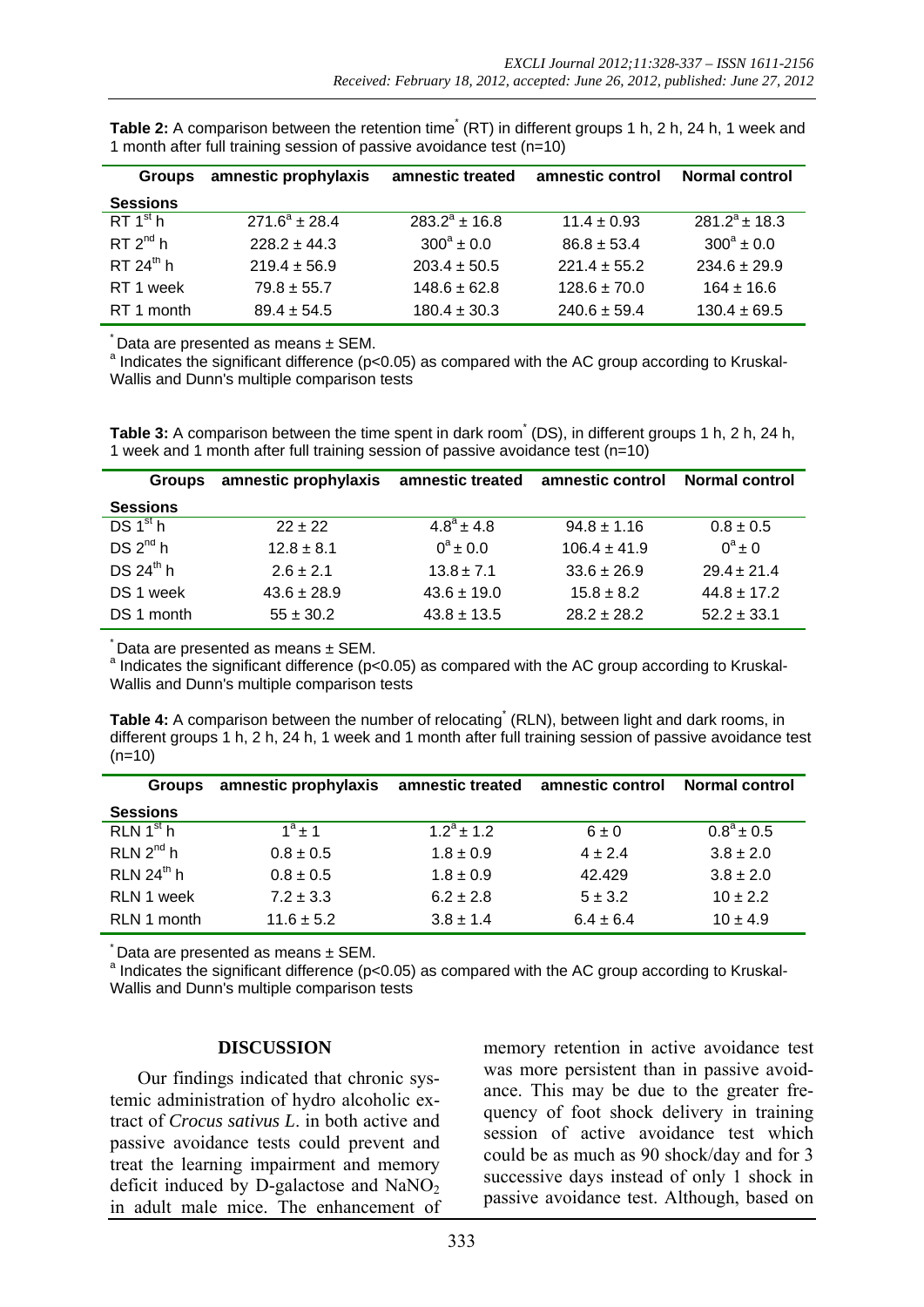our literature review this is for the first time that the prolonged systemic administration of saffron extract is used to evaluate its prophylaxis and therapeutic effect on a model of chemically induced cognitive deficit, its findings globally supports previous studies regarding enhancing effect of saffron and its major constituents on learning and memory consolidation processes.

According to the literature review, Zhang et al. (1994), for the first time reported that the alcohol extract of pistils of *Crocus sativus L.* improves learning and memory in mice. This finding was further supported by Sugiura et al. (1995c), who reported that oral administration of saffron extract and its major constituent, crocin, alone had no effect on learning behavior of mice in passive avoidance test, but significantly improved ethanol-induced impairment of memory acquisition. They also suggested that, in vivo oral or Intracerebroventricular administration of crocin or its in vitro application on hippocampal brain slices, significantly antagonized the inhibitory effect of ethanol on long-term potentiation (LTP) which is a mechanism underlying memory formation (Sugiura et al., 1995a, b). It has been also suggested that alcohol extract of *Crocus sativus L.* can prevent aversive effects induced by ethanol and its metabolite on neural activity in the dentate gyrus of anesthetized rats (Abe et al., 1999).

Hosseinzadeh and Ziaei (2006) demonstrated that, the *Crocus sativus* stigma aqueous extract, and crocin inhibited the hyoscine impaired acquisition in rats performing the Morris water maze task but did not affect the animal's intact memory. In the same way, the extract could inhibit morphine-induced impairments on spatial learning and memory in rats (Haghighizad et al., 2008). In a research report the antagonizing effect of saffron extract on memory impairments, in the object recognition and the step-through passive avoidance task, was demonstrated in the rat (Pitsikas and Sakellaridis, 2006). In this study Pitsikas and Sakellaridis (2006), used a single injection of 3 low doses of saffron aqueous extract

and the animal's memory was also destroyed by a single dose of scopolamine administration, while in our study we used a low dose of hydro alcoholic extract (30 mg/kg) for a long period of 60 days in the case of prevention and 15 days for therapeutic evaluation. Pitsikas et al. (2007), proposed that the memory enhancing effect of saffron extract is due to the crocins which are water soluble carotenoid constituents of this plant. Khalili et al. (2009) also have shown that aqueous *Crocus sativus L.*  extract administration significantly inhibited learning and memory deficit in streptozotocin-induced dementia in passive avoidance test.

Recently it has been proposed that the positive effect of saffron on learning and memory processing is due to the antioxidant activity of its active components (Papandreou et al., 2011). It has also been suggested that crocins derived from *Crocus sativus L.* significantly increase the retinal and choroidal blood flow and improve age related macular degeneration (Xuan et al., 1999). In the present study the amnesia induction was performed by prolonged intraperitoneal administration of D-galactose and  $NaNO<sub>2</sub>$  in ovariectomized mice.  $NaNO<sub>2</sub>$  causes hypoxia and disability of consciousness in mice while D-galactose leads to an increase in free radicals and the combination of these 2 drugs induces a significant neuronal damage and atrophy in the mice brain hippocampus (Fang and Liu 2007). Therefore the protective effects of saffron extract against this model of learning and memory impairment can be due to its oxidative scavenger and/or increasing the cerebral blood flow which needs to be further investigated.

# **CONCLUSION**

According to our findings and previous evidences, it can be postulated that saffron and its active constituents can be potentially new drugs in the treatment of cognitive dysfunctions such as Alzheimer's disease and should be further studied through clinical trial investigations.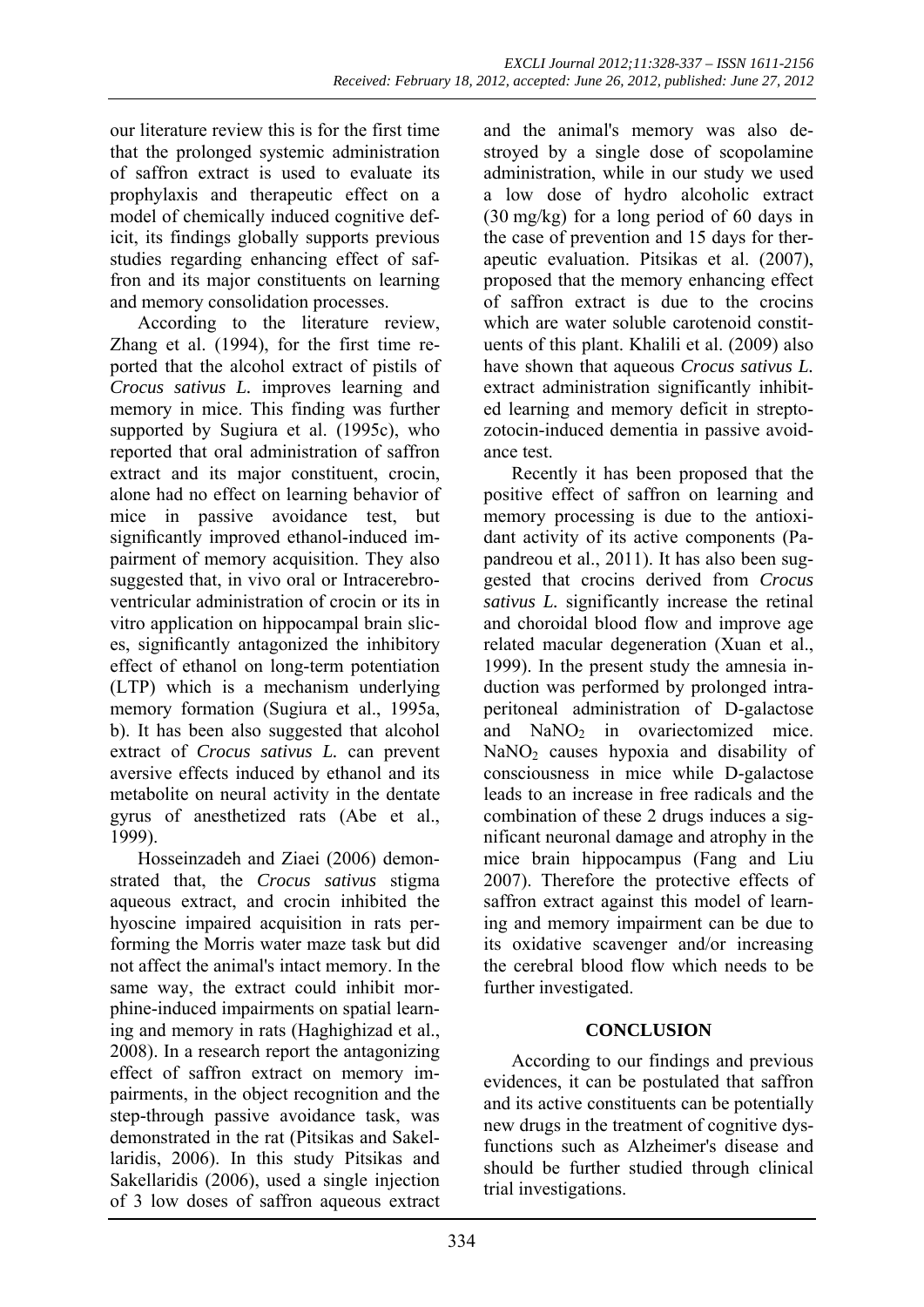**Acknowledgements:** The authors would like to express their gratitude to the research deputy of Shahid Sadoughi University of Medical Sciences Yazd, Iran for granting this project. We are also grateful the biological lab staffs in research and clinical center for infertility and clinical sciences for providing ovariectomized mice. We have furthermore to thank the Novin Saffron co, Mashhad, Iran for kindly supplementation of pure saffron.

### **REFERENCES**

Abdullaev FI. Cancer chemopreventive and tumoricidal properties of saffron (Crocus sativus L.). Exp Biol Med 2002;227:20-5.

Abdullaev FI, Espinosa-Aguirre JJ. Biomedical properties of saffron and its potential use in cancer therapy and chemoprevention trials. Cancer Detect Prev 2004;28: 426-32.

Abe K, Sugiura M, Yamaguchi S, Shoyama Y, Saito H. Saffron extract prevents acetaldehyde-induced inhibition of long-term potentiation in the rat dentate gyrus in vivo. Brain Res 1999;851:287-9.

Abe K, Saito H. Effects of saffron extract and its constituent crocin on learning behaviour and long term potentiation. Phytother Res 2000;14:149-52.

Ansari MA, Scheff SW. Oxidative stress in the progression of Alzheimer disease in the frontal cortex. J Neuropath Exp Neu*r* 2010; 69:155-67.

Bouvier F, Suire C, Mutterer J, Camara B. Oxidative remodeling of chromoplast carotenoids: identification of the carotenoid dioxygenase CsCCD and CsZCD genes involved in Crocus secondary metabolite biogenesis. The Plant Cell Online 2003;15:47- 62.

Chatterjee IB, Mukhopadhyay CK, Ghosh MK. Vitamin C: a potential saviour against free radical-induced oxidative damage. Curr Sci 1995;69:747-51.

Fang F, Liu G. A novel cyclic squamosalmide analogue compound FLZ improves memory impairment in artificial senescence mice induced by chronic injection of D galactose and NaNO2. Basic Clin Pharmacol 2007;101:447-54.

Galindo LE, Garin-Aguilar ME, Medina AC, Serafín N, Quirarte GL, Prado-Alcalá RA. Acquisition and retention of enhanced active avoidance are unaffected by interference with serotonergic activity. Behav Brain Res 2008;195:153-8.

Ganong WF. Review of medical physiology (pp 289-96). Connecticut: Appleton and Lange, 2012.

Gilca M, Stoian I, Atanasiu V, Virgolici B. The oxidative hypothesis of senescence. J Postgrad Med 2007;53:207-13.

Haghighizad H, Pourmotabbed A, Sahraei H, Ghadami MR, Ghadami S, Kamalinejad M. Protective effect of Saffron extract on morphine-induced inhibition of spatial learning and memory in rat. Physiol Pharmacol 2008;12:170-9.

Hosseinzadeh H, Khosravan V. Anticonvulsant effects of aqueous and ethanolic extracts of crocus sativus L. Stigmas in mice. Arch Irn Med 2002;5(1):44-7.

Hosseinzadeh H, Noraei NB. Anxiolytic and hypnotic effect of Crocus sativus aqueous extract and its constituents, crocin and safranal, in mice. Phytother Res 2009;23: 768-74.

Hosseinzadeh H, Younesi H. Petal and stigma extracts of Crocus sativus L. have antinociceptive and anti-inflammatory effects in mice. BMC Pharmacol 2002;2:7.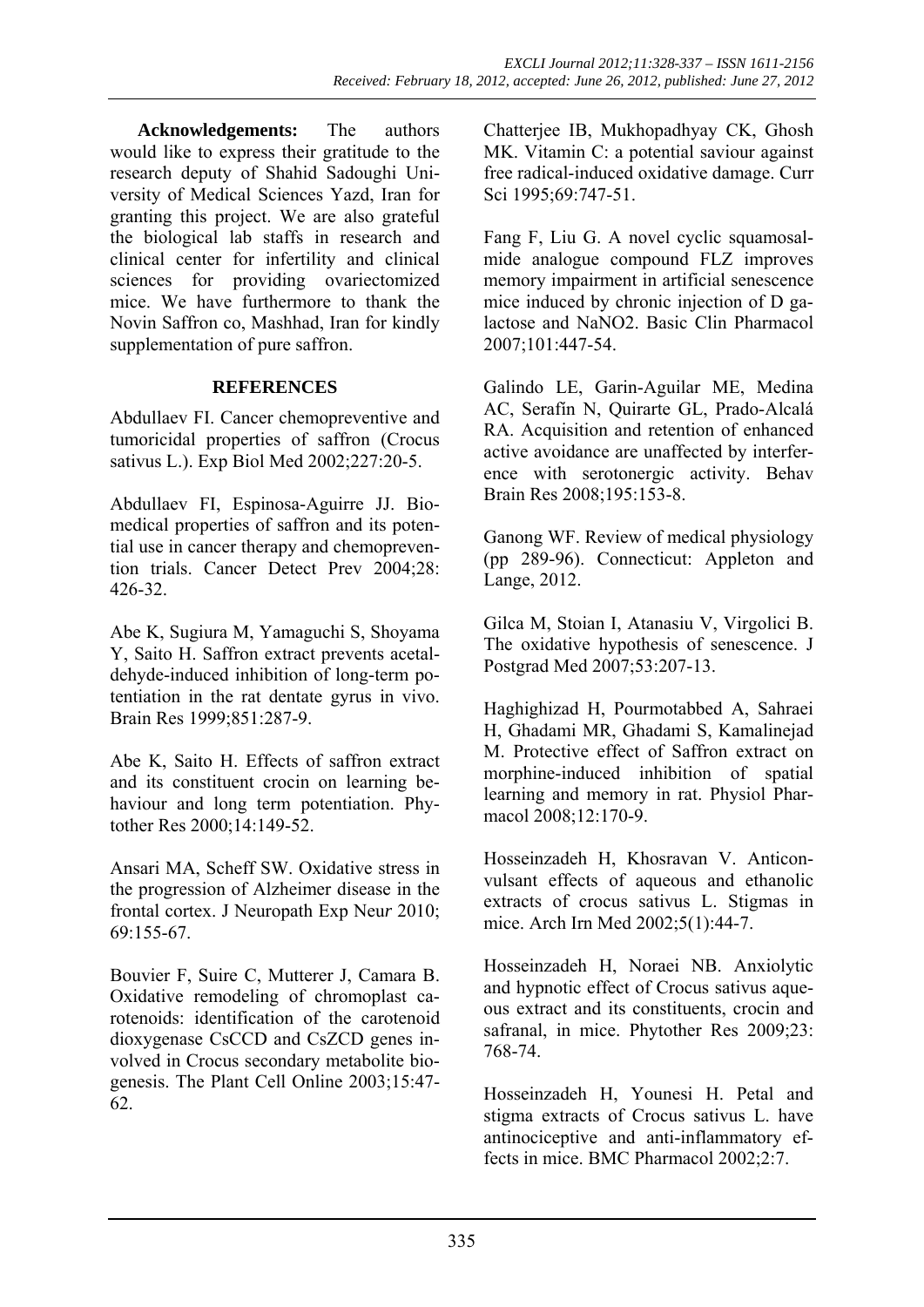Hosseinzadeh H, Ziaei T. Effects of Crocus sativus stigma extract and its constituents, crocin and safranal, on intact memory and scopolamine-induced learning deficits in rats performing the Morris water maze task. J Med Plants 2006;5:40-50.

Hosseinzadeh H, Karimi G, Niapoor M. Antidepressant effect of Crocus sativus L. stigma extracts and their constituents, crocin and safranal, in mice. Acta Hort (ISHS) 2004;650:435-45.

Hua X, Lei M, Zhang Y, Ding J, Han Q, Hu G et al. Long-term d-galactose injection combined with ovariectomy serves as a new rodent model for Alzheimer's disease. Life Sci 2007;80:1897-905.

Karimi GHR, Hosseinzadeh H, Khaleghpanah P. Study of antidepressant effect of aqueous and ethanolic extract of Crocus sativus in mice. I J B M S 2001;4:11-5.

Khalili M, Roghani M, Ekhlasi M. The effect of aqueous Crocus sativus L. extract on intracerebroventricular streptozotocin-induced cognitive deficits in rat: a behavioral analysis. Iran J Pharm Res 2009;8:185-91.

Morse MA, Stoner GD. Cancer chemoprevention: principles and prospects. Carcinogenesis 1993;14:1737-46.

Papandreou MA, Tsachaki M, Efthimiopoulos S, Cordopatis P, Lamari FN, Margarity M. Memory enhancing effects of saffron in aged mice are correlated with antioxidant protection. Behav Brain Res 2011; 219:197-204.

Pitsikas N, Sakellaridis N. Crocus sativus L. extracts antagonize memory impairments in different behavioural tasks in the rat. Behav Brain Res 2006;173:112-5.

Pitsikas N, Zisopoulou S, Tarantilis PA, Kanakis CD, Polissiou MG, Sakellaridis N. Effects of the active constituents of Crocus sativus L., crocins on recognition and spatial rats' memory. Behav Brain Res 2007;  $183 \cdot 141 - 6$ 

Premkumar K, Abraham SK, Santhiya ST, Ramesh A. Protective effects of saffron (Crocus sativus Linn.) on genotoxins induced oxidative stress in Swiss albino mice. Phytother Res 2003;17:614-7.

Prigione A, Fauler B, Lurz R, Lehrach H, Adjaye J. The senescence related mitochondrial/oxidative stress pathway is repressed in human induced pluripotent stem cells. Stem Cells 2010;28:721-33.

Rogers AE, Zeisel SH, Groopman J. Diet and carcinogenesis. Carcinogenesis 1993;  $14.2205 - 17$ 

Samsam-Shariat SH: The extraction of the effective agents in medicinal plant and diagnosis and evaluation methods of them (pp 14-16). Tehran: Mani Publ., 2002.

Saxena G, Singh SP, Agrawal R, Nath C. Effect of donepezil and tacrine on oxidative stress in intracerebral streptozotocin-induced model of dementia in mice. Eur J Pharmacol 2008;581:283-9.

Srivastava R, Ahmed H, Dixit RK. Crocus sativus L.: a comprehensive review. Pharmacognosy Rev 2010;4:200-8.

Sugiura M, Saito H, Abe K, Shoyama Y. Ethanol extract of Crocus sativus L. Antagonizes the inhibitory action of ethanol on hippocampal long term potentiation in vivo. Phytother Res 1995a;9:100-4.

Sugiura M, Shoyama Y, Saito H, Abe K. The effects of ethanol and crocin on the induction of long-term potentiation in the CA1 region of rat hippocampal slices. Jpn J Pharmacol 1995b;67:395-7.